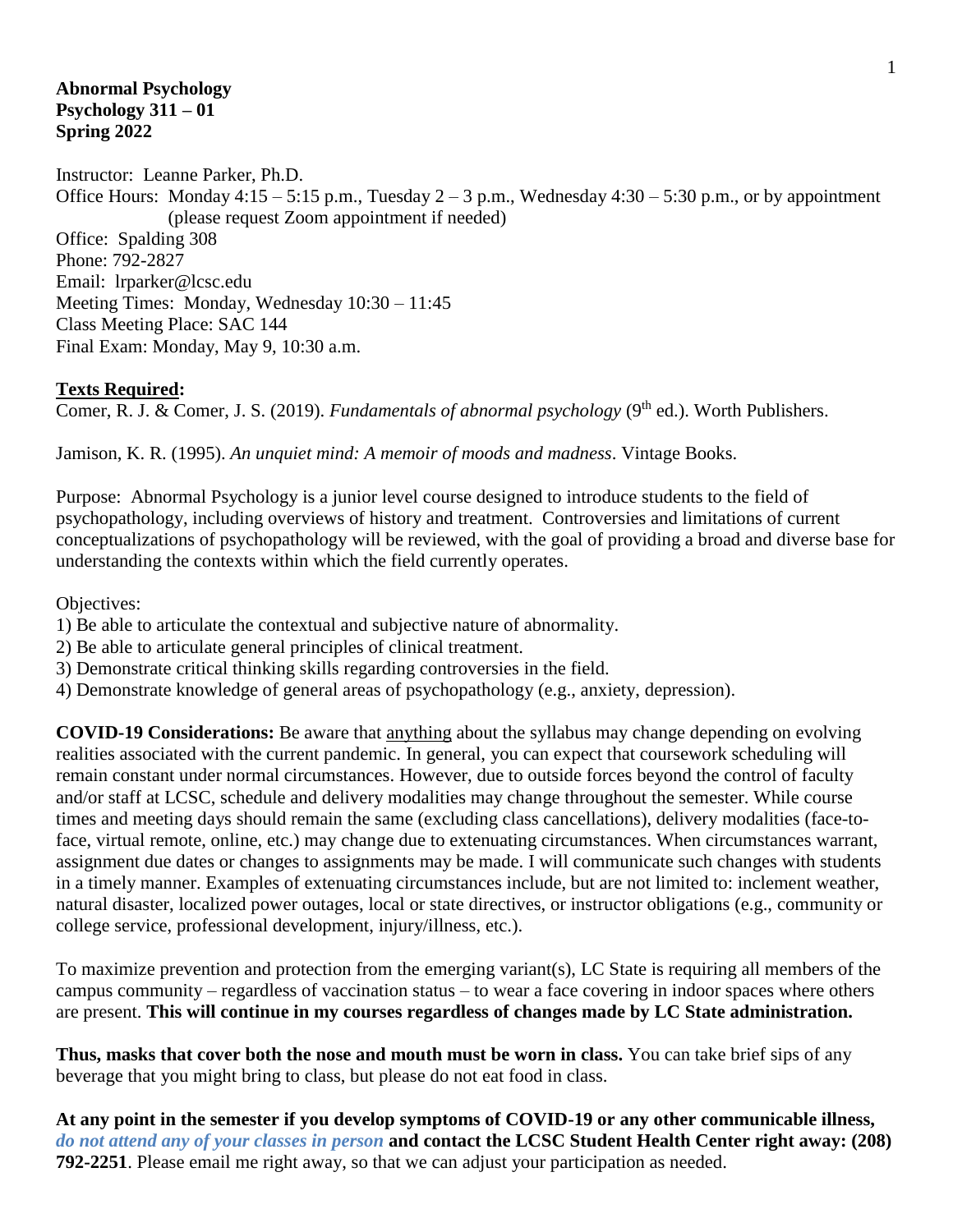While this isn't new territory anymore, let's all do our best to be patient and understand that if things don't always go exactly as planned, we will try to creatively problem-solve any issues that arise. We will also periodically check-in with each other to see how things are working for everyone and readjust as necessary. **Our flexibility and understanding in this ongoing, fluid process will help make this semester a success!**

### **Please check your LCSC email account at least once every day. It is the major way I communicate with you between class meetings.**

A note to persons with disabilities: If you need course adaptations or accommodations because of a disability, if you have emergency medical information to share with me, or if you need special arrangements in case the building must be evacuated, please make an appointment with me as soon as possible. My office location, office hours, phone number, and email address are noted above. I'm also happy to work with Accessibility Services here on the LCSC campus.

| Oraumg.                  |                                                                                                                                        |
|--------------------------|----------------------------------------------------------------------------------------------------------------------------------------|
| Movie writing assignment | 125 points                                                                                                                             |
| Reflections (5 total)    | 100 points (20 points each)                                                                                                            |
|                          | Tests (3 total, multiple choice, short answer, essay) $\frac{400}{100}$ points total (2 tests @ 100 points, 3 <sup>rd</sup> test @ 200 |
|                          | points, approximately)                                                                                                                 |
|                          | 625 points (approximately)                                                                                                             |

### **Assignments may be modified at professor's discretion.**

| Grading: | $93 - 100\%$  | $= A$   | $77 - 79.9\%$     | $C_{\pm}$ |
|----------|---------------|---------|-------------------|-----------|
|          | $90 - 92.9\%$ | $= A -$ | $73 - 76.9\%$     | $= C$     |
|          | $87 - 89.9\%$ | $= B +$ | $70 - 72.9\%$     | $= C$     |
|          | $83 - 86.9\%$ | $=$ B   | $67 - 69.9\%$     | $= D+$    |
|          | $80 - 82.9\%$ | $=$ B-  | $60 - 66.9\%$     | $= D$     |
|          |               |         | 59% & below $=$ F |           |

### Elaboration of assignments

 $C$ rading:

**General**: All papers must be typed, with no more than 1 inch margins and 12 point font. Assignments must be turned in to me in hard copy form, unless otherwise specified. **As always, grammar/punctuation/spelling are important and count as part of the total grade on any assignment.** Late papers will be accepted for up to **3 days** after the assignment is due; 10% of the paper's worth will be taken for EACH day the paper is late (e.g., if a paper is 2 days late, 20% of the paper's worth will be deducted before any other grading). **No papers will be accepted more than 3 days late.** If not turning in a paper during class, take it to the Social Sciences Division office and place it in my mailbox, or in the box outside the Social Sciences Division door. All papers must be in APA format. Please note that APA format was revised in 2019 (7<sup>th</sup> edition). You must use the most recent revision. If you are not familiar with APA format, please see me.

**Suggested or required paper lengths do not include cover page or reference page(s); an abstract is not required.**

### **There are no makeup exams.**

PLEASE NOTE: **I have a standing offer to briefly review any paper that has an upcoming due date and give you feedback about whether you are on the right track, improvements you could make, or anything else about which you have a question.** To exercise this option, you must give me no more than a 3-page excerpt to review at least a week before it is due, and it must be typed.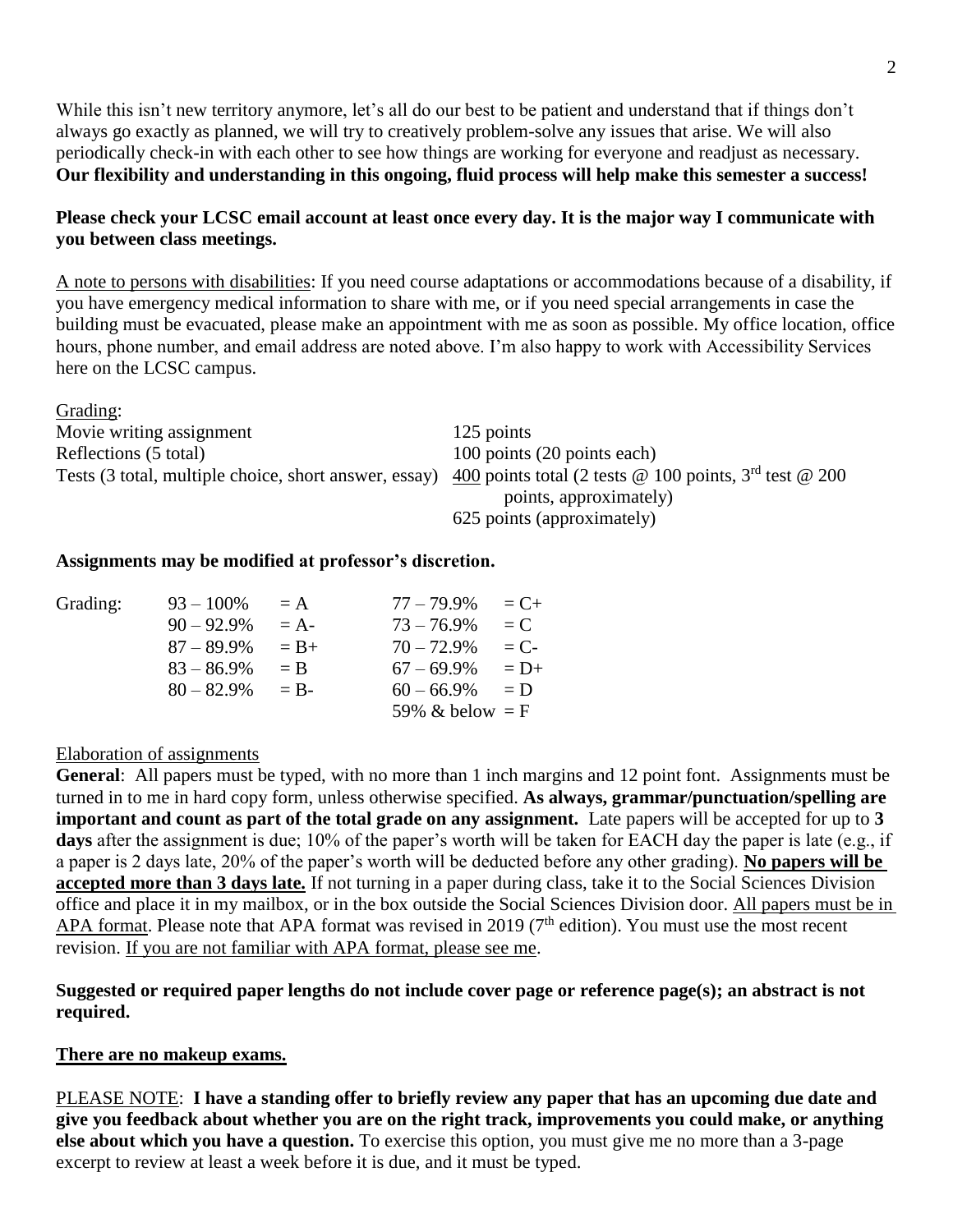**Note on attendance: You are responsible for anything covered in class during your absence. This includes lecture material, handouts, and any announcements or revisions made to the reading schedule. Please consult with a peer or myself when class is missed.**

**Classroom Etiquette**: All students enrolled in this course shall follow the tenets of common decency and acceptable behavior conducive to a positive learning environment. *Note: In this classroom, proper behavior conducive to a positive learning environment includes the stowing of all cell phones, iPads, laptops, and any other distracting electronic device. In other words, this class will be a "no technology zone." If you feel strongly that you need to have a device out during class, please discuss with me privately.*

**Movie writing assignment**: From a list provided, you will select one film in which some form of psychopathology is presented. Based upon your viewing of the film, you will write a diagnostic report that includes the following:

A description of the character and a clear diagnosis of the behavior depicted. Make it clear **how** the behaviors portrayed in the movie fit the criteria for the diagnosis according to DSM-5. Thus, you will utilize the diagnostic criteria listed in the DSM-5, and examine each criterion and how it was or was not portrayed in the movie. Give specific examples of how the diagnostic criteria were met, and note when no information is provided that would allow you to determine the presence of some criteria. In general, the more detail provided the better the paper.

**The criteria from the DSM-5 must be utilized, cited as direct quotes. Note that utilizing criteria from a source other than the DSM-5, but citing them as coming from the DSM-5 (e.g., in the reference list), is a form of plagiarism and will be handled as such.**

Choose only one diagnosis (the best and clearest), and only one character upon which to focus your paper.

There is no minimum as to paper length, however, I would be surprised if you could do a good job in less than  $8 - 10$  pages.

## **Grading will be as follows:**

| Diagnosis and rationale, use of DSM-5      | 75 points |
|--------------------------------------------|-----------|
| Grammar/punctuation/use of APA style, etc. | 25 points |
| Clarity and comprehensiveness              | 25 points |

\*\*\* An example of a high quality movie assignment paper is available in my office, and can be reviewed.

**Reflections**: There is a reflection required for the documentary *Kill or Cure: A History of Medical Treatment*.

### **Reference**

Berentsen, Q., & Hall, M. (Producers). (2006). *Madness* [Documentary series episode]. In NHNZ Productions *Kill or cure: A history of medical treatment*. Films for the Sciences & Humanities.

Also, as we read *An Unquiet Mind*, you have reflection questions to which you are to respond in written form.

**Reflections for a specific week are to be brought to class the day they are due, and handed in then. Papers should be typed, double-spaced, and no less than 1 but no more than 2 pages. Clearly name and date each paper with a cover page in APA style and include the reflection question itself on the cover page.**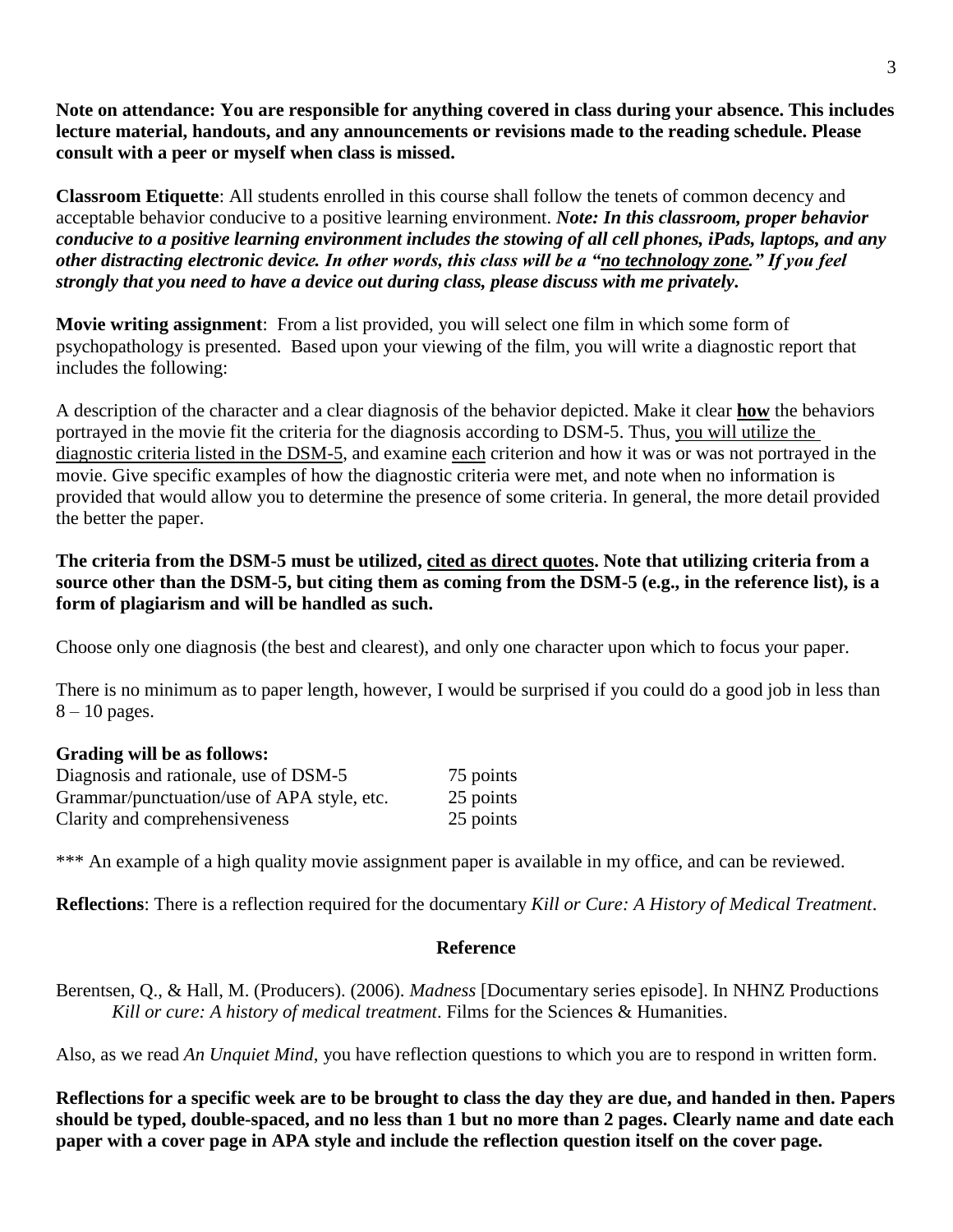# **Reflections are worth 20 points each. Grading is as follows:**

| Writing (including grammar, punctuation, etc.) | 5 points  |
|------------------------------------------------|-----------|
| APA style                                      | 5 points  |
| Content                                        | 10 points |

Resources for Assistance:

Student Counseling Services: (208) 792 – 2211, Sam Glenn 212 (free to all registered students)

TAO (Therapy Assistance Online) [https://www.lcsc.edu/student-counseling/tao-therapy-assisted-online-self](https://www.lcsc.edu/student-counseling/tao-therapy-assisted-online-self-help)[help](https://www.lcsc.edu/student-counseling/tao-therapy-assisted-online-self-help)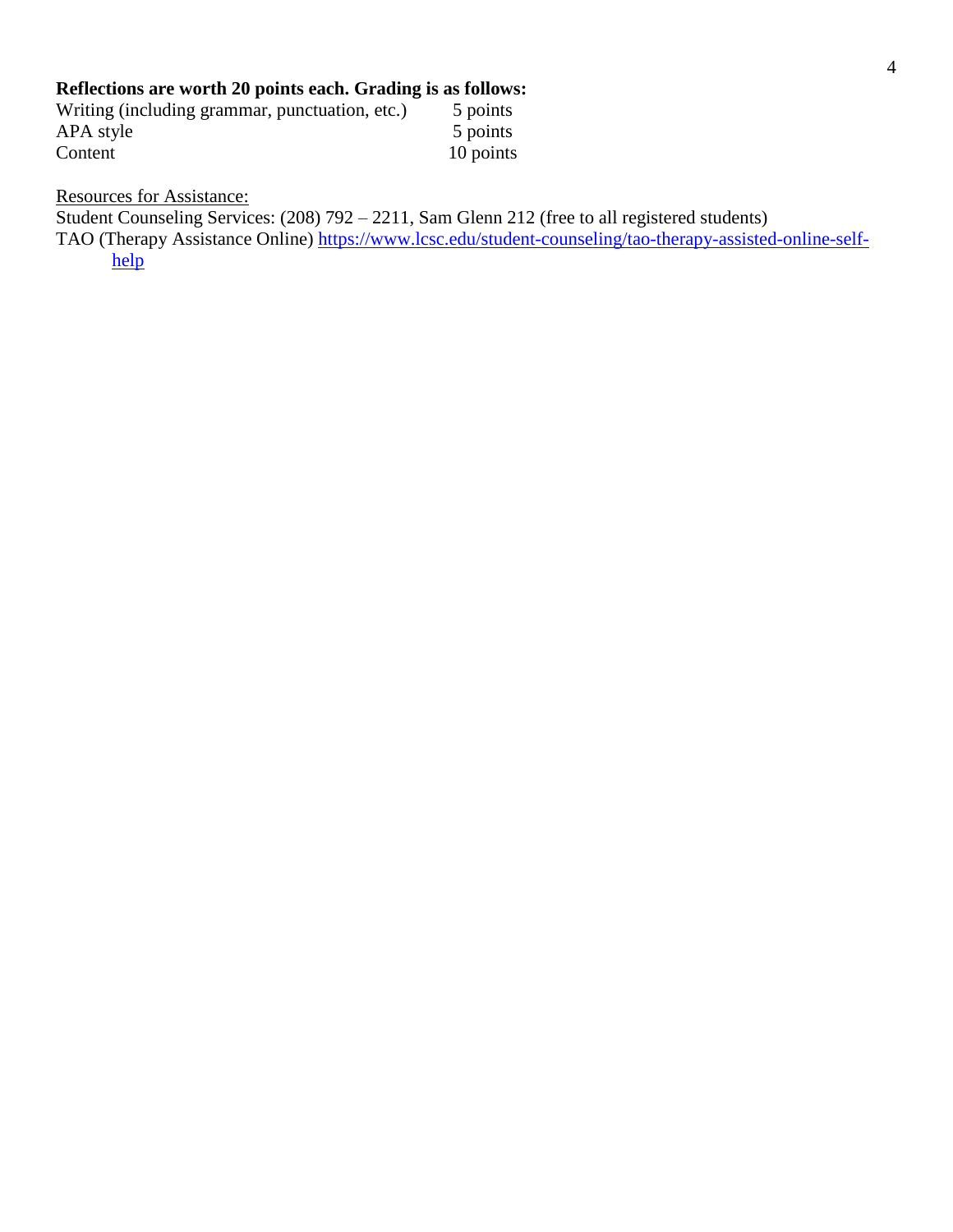### **Tentative Assigned Reading Schedule and Due Dates**:

| <b>Week of:</b><br><b>Jan 18:</b> | Review syllabus; Chapter 1 – Abnormal Behavior: Past and Present |
|-----------------------------------|------------------------------------------------------------------|
| <b>Jan 24:</b>                    | Chapter $2$ – Models of Abnormality                              |
| <b>Jan 31:</b>                    | Chapter 2 (continued)                                            |

**Reflection topic** – *Kill or Cure: A History of Medical Treatment*. Discuss your reactions to the film, and how our understanding of mental illness and its treatment has changed over time. Also comment on what hasn't seemed to change over time, despite increased knowledge and education. What is the most important change, in your opinion? **Due at the beginning of class Jan 31.**

| <b>Feb 7:</b>  | Chapter 2 (continued)<br>Chapter 3 – Clinical Assessment, Diagnosis, and Treatment                                                                                         |
|----------------|----------------------------------------------------------------------------------------------------------------------------------------------------------------------------|
| <b>Feb 14:</b> | Chapter 3 (continued)<br>Wed, Feb 16, Exam 1 (Chapters $1 - 3$ , Lectures and Video)                                                                                       |
| <b>Feb 21:</b> | No class on Presidents' Day<br>Chapter 4 – Anxiety, Obsessive-Compulsive and Related Disorders                                                                             |
| <b>Feb 28:</b> | Chapter 5 – Disorders of Trauma and Stress<br>Part 1, An Unquiet Mind<br><b>Reflection topic</b> – What is the most significant event of Kay's life in Part 1, or what was |
|                | the most important thing you learned? He a quote from the book to support your position explain why you                                                                    |

the most important thing you learned? Use a quote from the book to support your position, explain why you consider this event or learning significant, and discuss the impact it has on her life. Be sure to cite your reference appropriately. **Due at the beginning of class March 2.**

**March 7:** Chapter 8 – Disorders Featuring Somatic Symptoms Part 2, *An Unquiet Mind* **Reflection topic –** What is the most significant event of Kay's life in Part 2, or what was the most important thing you learned? Use a quote from the book to support your position, explain why you consider this event or learning significant, and discuss the impact it has on her life. Be sure to cite your

reference appropriately. **Due at the beginning of class March 9.**

| <b>March 14:</b> | Chapter $6$ – Disorders of Mood               |
|------------------|-----------------------------------------------|
|                  | Part 3, An Unquiet Mind                       |
|                  | <b>Reflection topic – What is the most si</b> |

lection topic – What is the most significant event of Kay's life in Part 3, or what was the most important thing you learned? Use a quote from the book to support your position, explain why you consider this event or learning significant, and discuss the impact it has on her life. Be sure to cite your reference appropriately. **Due at the beginning of class March 16.**

**March 21: Mon, March 21 Exam 2 (Chapters 4 – 6, 8, Lectures and Video)** Chapter 12 – Schizophrenia and Related Disorders

Part 4 and Epilogue, *An Unquiet Mind*

**Reflection topic** – The textbook discusses Bipolar I Disorder, and by this point we have discussed this disorder in class. Select examples from *An Unquiet Mind* of how Kay met the diagnostic criteria of Bipolar I Disorder from the DSM-5. Use both your textbook and her autobiography as references.

**Due at the beginning of class March 23.**